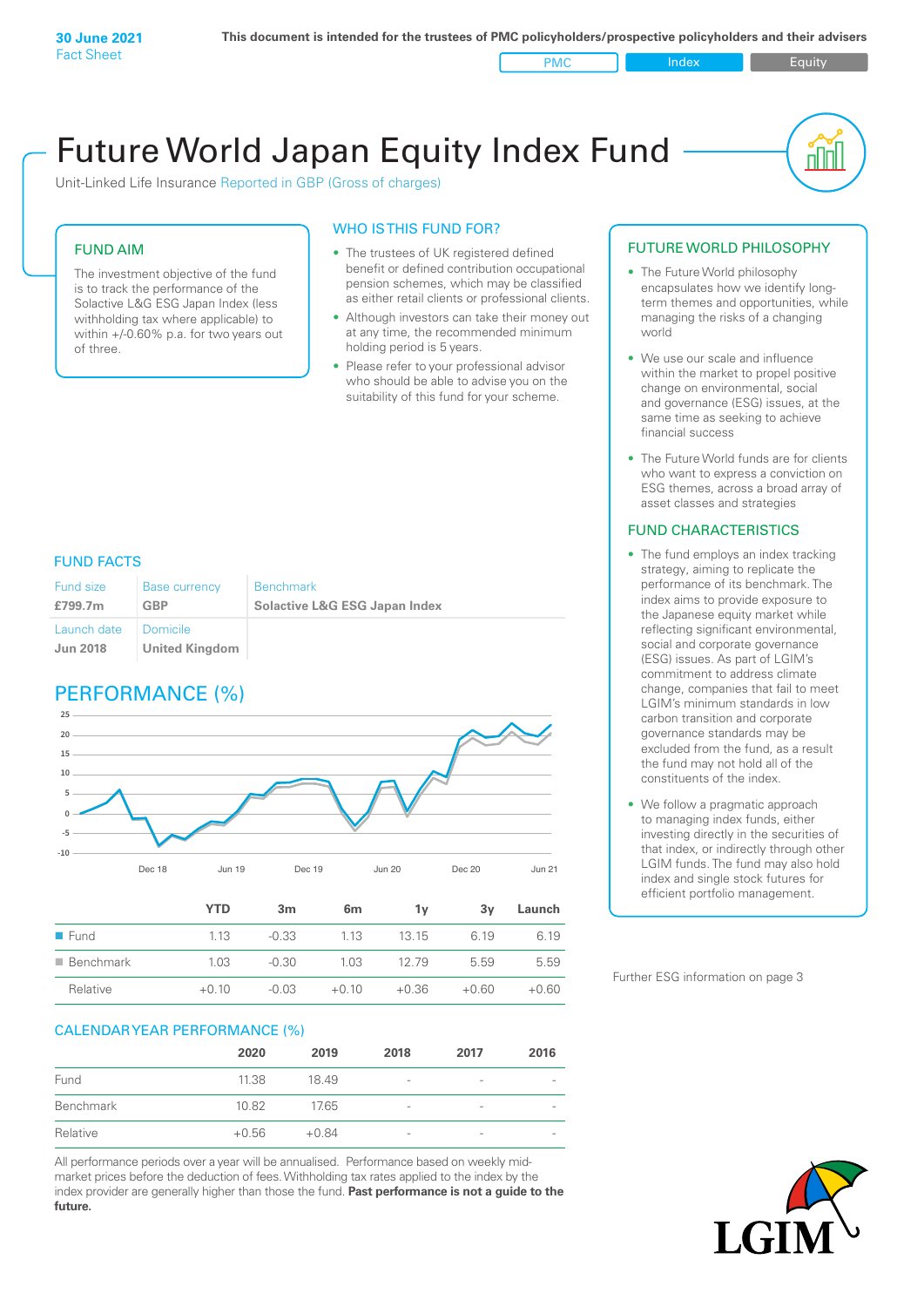### Future World Japan Equity Index Fund

## PORTFOLIO BREAKDOWN

All data source LGIM unless otherwise stated. Totals may not sum due to rounding. In order to minimise transaction costs, the Fund will not always own all the assets that constitute the index and on occasion it will own assets that are not in the index. The number of fund holdings can differ from the index due to corporate events and proxy holdings.



#### SECTOR (%)

| Consumer Cyclical           | 25.1 |
|-----------------------------|------|
| Consumer Non-cyclical       | 21.2 |
| $\blacksquare$ Industrials  | 19.1 |
| ■ Communications & Tech     | 16.1 |
| Banks (Equity)              | 5.0  |
| $\blacksquare$ Property     | 4.5  |
| ■ Commodities               | 34   |
| Insurance (Equity)          | 28   |
| Financial Services (Equity) | 2.2  |
| $\blacksquare$ Other        | 0.5  |
|                             |      |

#### COUNTRY (%)

Japan 100.0

MARKET CAPITALISATION (%) TOP 10 HOLDINGS (%)

| ■ Large              | 80.1 |
|----------------------|------|
| $\blacksquare$ Mid   | 171  |
| $\blacksquare$ Small | 28   |

■ Top 10 holdings 27.7% Rest of portfolio 72.3% No. of holdings in fund 322 No. of holdings in index 338

| <b>Toyota Motor Corp</b>       | 55             |
|--------------------------------|----------------|
| Sony Group Corp                | 44             |
| Recruit Holdings Co Ltd        | 3 O            |
| Softbank Group Corp            | 27             |
| <b>Tokyo Electron Ltd</b>      | 23             |
| Takeda Pharmaceutical Co Ltd   | 2 <sub>1</sub> |
| Nidec Corp                     | 20             |
| Mitsubishi UFJ Financial Group | 19             |
| Nintendo                       | 19             |
| Fast Retailing Co Ltd          | 19             |
|                                |                |



The Index Fund Management team comprises 25 fund managers, supported by two analysts. Management oversight is provided by the Global Head of Index Funds. The team has average industry experience of 15 years, of which seven years has been at LGIM, and is focused on achieving the equally important objectives of close tracking and maximising returns.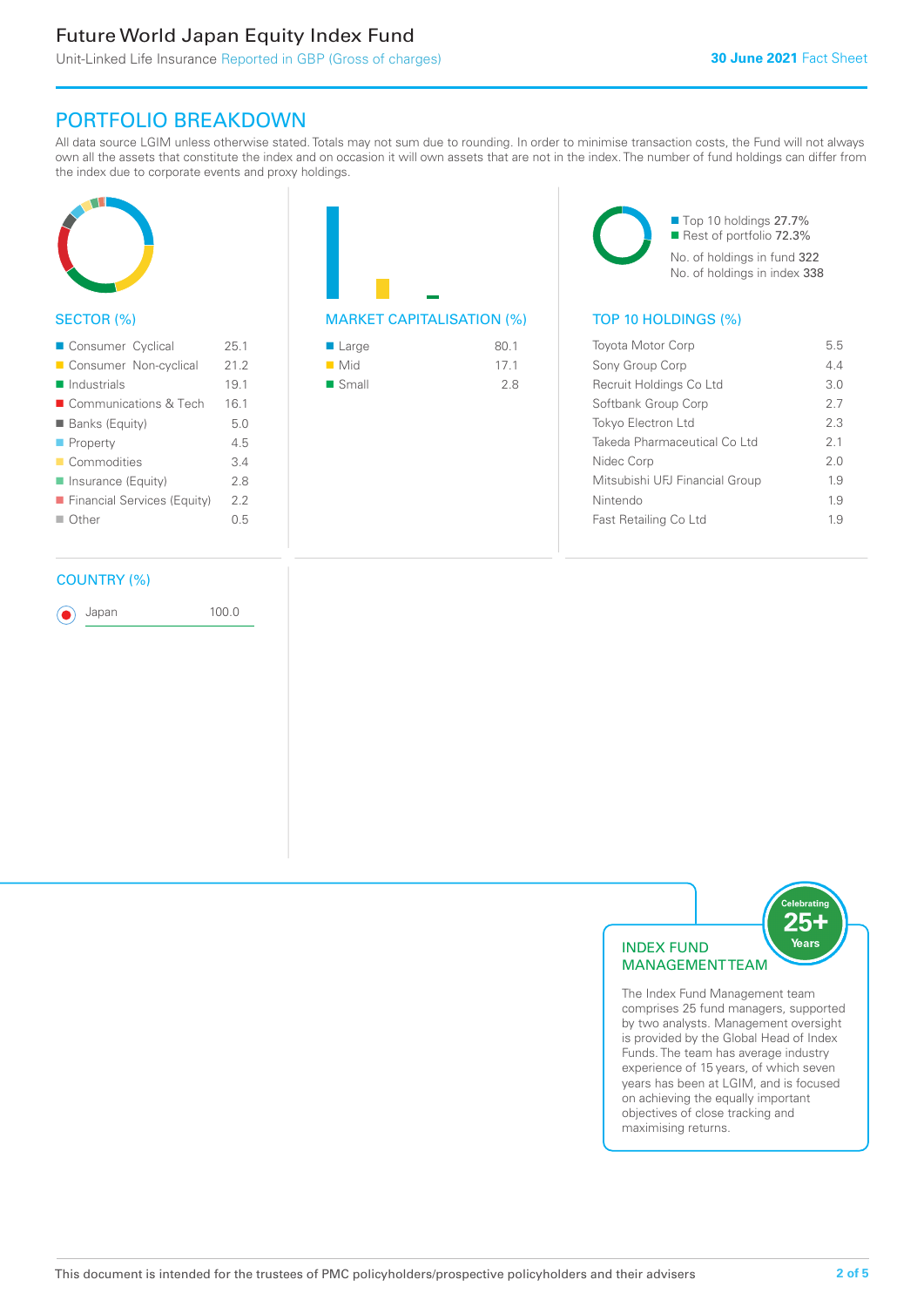### Future World Japan Equity Index Fund

**42**

ESG score of index

Unit-Linked Life Insurance Reported in GBP (Gross of charges)

### ESG COMMITMENT

From diesel emissions to oil spills, there have been many tangible examples in recent years of how failures in the way companies are run can have a harmful impact on the environment, society and investor returns. We believe responsible investing can mitigate the risk of such outcomes and has the potential to improve returns through the integration of environmental, social and governance (ESG) considerations, active ownership and longterm thematic analysis.

#### ESG SCORE

We score companies based on environmental, social and governance factors. We use these scores to design ESG-aware tilted indices which invest more in those companies with higher scores and less in those which score lower, while retaining the investment profile of a mainstream index. The ESG Score is aligned to our engagement and voting activities. As a result, this portfolio has an aggregate ESG Score of **48** versus a mainstream index of **42.**

In the fund, we invested more in **106 companies with higher scores** and less in **237 companies with lower scores.**

#### ENVIRONMENTAL PERFORMANCE

**/100 /100**

Carbon dioxide (CO2) is the most significant contributor to greenhouse gas emissions which are driving climate change. Compared to a fund tracking the unadjusted benchmark, the fund will have a different exposure to current and future sources of carbon dioxide emissions.



**48**

ESG score of fund

**96%** Lower carbon reserves intensity than the unadjusted benchmark

#### CARBON RESERVES INTENSITY

Carbon reserves are fossil fuels (coal, oil and gas) which, if burnt, will become the carbon emissions of the future. To meet global climate change targets, the unabated use of fossil fuels is expected to decline over time.

The figures below are a measure of the size of carbon reserves held by the fund's underlying companies.

| 40 | 929 |
|----|-----|
|    | --- |

Fund Benchmark

Tonnes of CO<sub>2</sub>e<sup>i</sup> per \$1 million **of enterprise value including cash (EVIC)**

The fund has **96%** lower carbon reserves intensityii compared to a fund tracking the unadjusted benchmark.

The difference in carbon reserves intensity means that for every \$1 million invested in the fund, the exposure to carbon reserves through the underlying companies is reduced by an amount equivalent to **889 tonnes of CO<sub>2</sub>e** compared to having invested in the unadjusted benchmark.



**58%** Lower carbon footprint than the unadjusted benchmark

CARBON FOOTPRINT

Following the global Paris Agreement on climate change, companies in all sectors are expected to reduce their emissions to prepare and adapt for a low-carbon economy.





The fund has **58%** lower carbon footprint compared to a fund tracking the unadjusted benchmark. Carbon footprint describes the relationship between the carbon emissions of a company and its EVIC<sup>ii</sup>. The difference in carbon footprint means that the fund has selected companies where, for the same level of EVIC, the associated emissionsi<sup>v</sup> are lower by **42 tonnes of CO<sub>2</sub>e** compared to a fund tracking the unadjusted benchmark<sup>v</sup>.

For further information please go to www.lgim.com/esginfo  $\sigma$ 

**The proxy benchmark for this fund is Solactive L&G Japan Index.**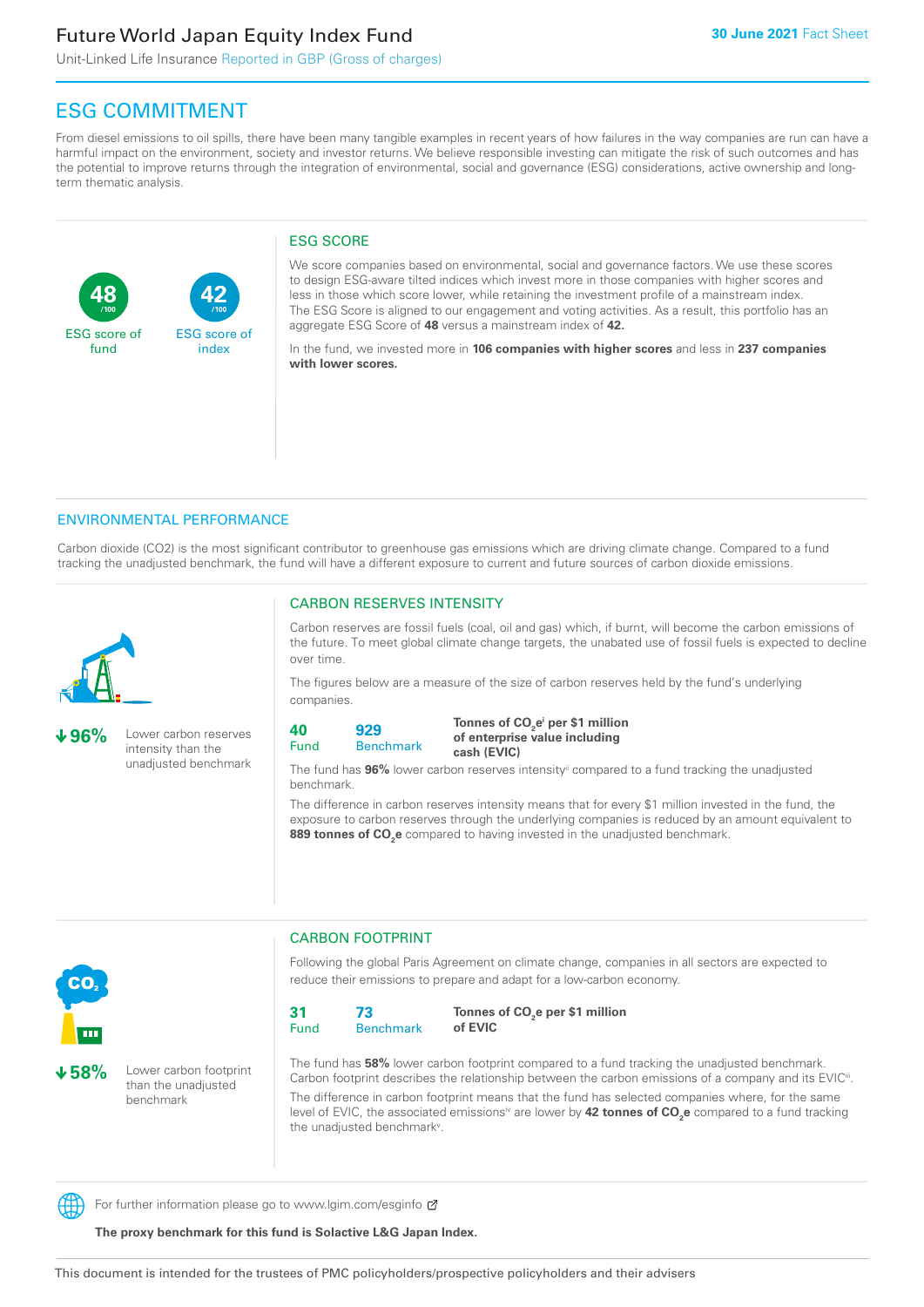### Future World Japan Equity Index Fund

Unit-Linked Life Insurance Reported in GBP (Gross of charges)

#### **NOTES**

 $^\mathrm{i}$  Carbon dioxide equivalent (CO<sub>2</sub>e) is a standard unit to compare the emissions of different greenhouse gases.

ii This metric looks at the embedded carbon in the fossil fuel reserves owned by a company, divided by a company's enterprise value (including cash), to adjust for company size. This represents a carbon reserves intensity score for a company.

iii The choice of this metric follows best practice recommendations from the **Task Force on Climate-related Financial Disclosures.**

iv Data on carbon emissions from a company's operations and purchased energy is used.

v This measure is the result of differences in the weights of companies between the index or the fund and the benchmark, and does not depend on the amount invested in the fund. It describes the relative 'carbon efficiency' of different companies in the benchmark (i.e. how much carbon was emitted per unit of sales) or in the fund, not the contribution of an individual investor in financing carbon emissions.

#### **Third Party Disclaimers and Information**

Unless otherwise indicated all data contained in this factsheet is sourced from Legal & General Investment Management Limited. Where this document contains third party data ("Third Party Data"), we cannot guarantee the accuracy, completeness or reliability of such Third Party Data and accept no responsibility or liability whatsoever in respect of such Third Party Data, or in respect of any loss or damage suffered by you, your client or any other party arising in connection with either the provision of Third Party Data or any inaccuracies, errors or omissions, regardless of cause in any Third Party Data.

Where we use third party data within this document, it is never used directly and instead it forms the basis of our own calculations; we do so under licence and with the providers' legal permission.

While all reasonable endeavours are taken to ensure the data provided is accurate, it is important to note that the data providers assume no responsibility for errors or omissions and cannot be held liable for damage arising from our use of their data within our calculations. Information is for recipients' internal use only.

Source: HSBC© HSBC 2021.

Powered by Refinitiv Information.

Powered by Sustainalytics 2021.

Source: ISS.